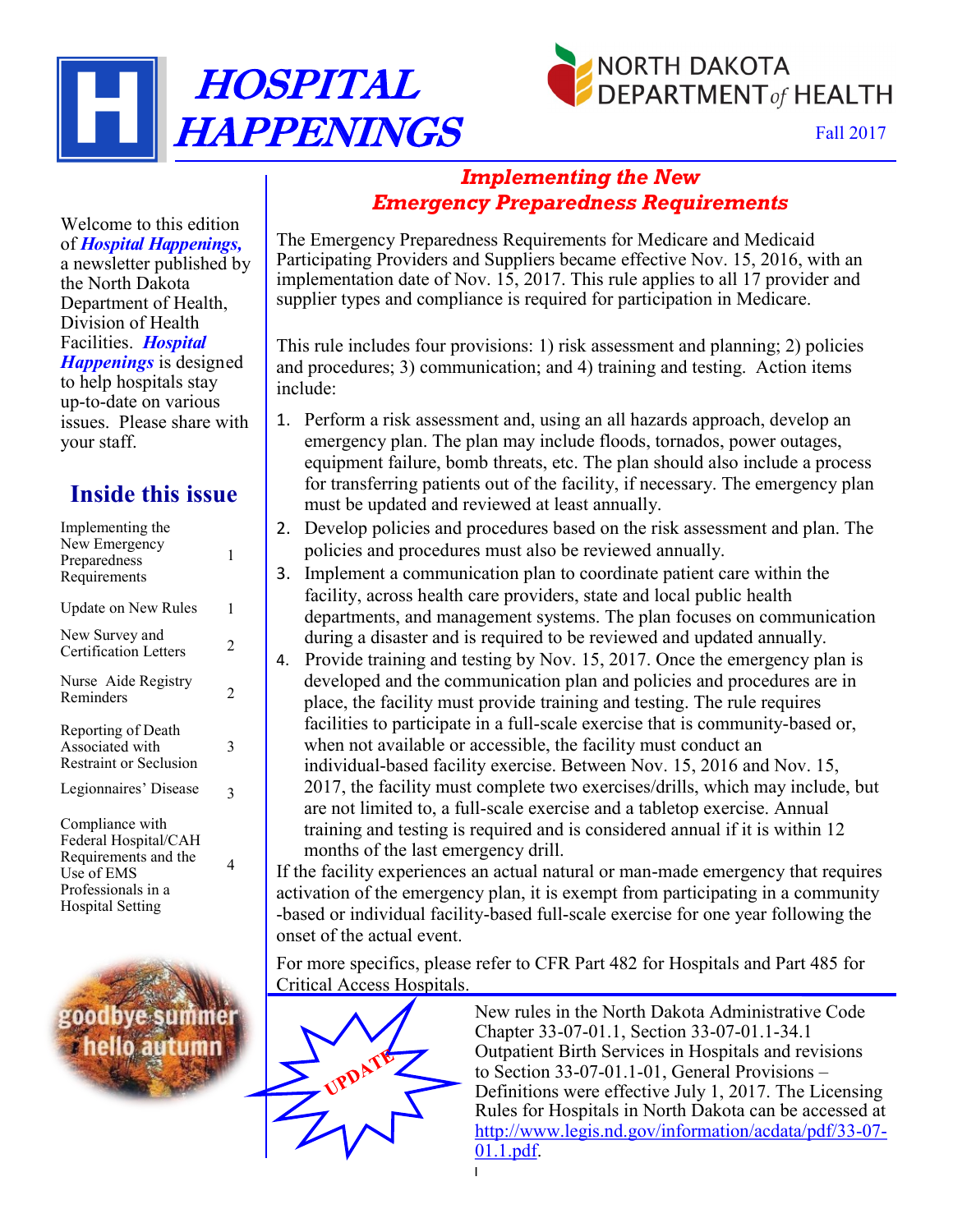

HOSPITAL HAPPENINGS

#### *New Survey and Certification Letters*

The Centers for Medicare and Medicaid Services (CMS) transmits memoranda, guidance, clarifications and instructions to state survey agencies and CMS regional offices through use of survey and certification (S&C) letters. Below is a list of the new S&C letters affecting hospitals since Jan. 2017. The S&C letters are available at: [www.cms.hhs.gov/SurveyCertificationGenInfo/PMSR/list.asp#TopOfPage.](http://www.cms.hhs.gov/SurveyCertificationGenInfo/PMSR/list.asp#TopOfPage)

**S&C 17-17** Recommendations to Providers Regarding Cyber Security. 01/13/2017.

**S&C 17-21** Information to Assist Providers and Suppliers in Meeting the New Training and Testing Requirements of the Emergency Preparedness Requirements for Medicare and Medicaid Participating Providers and Suppliers Final Rule 03/24/2017.

**S&C 17-22** Medicare Learning Network Conference Call National Provider Call for Emergency Preparedness Requirements for Medicare/Medicaid Participating Providers and Suppliers Final Rule. 03/24/2017.

**S&C 17-24** Notice of Proposed Regulation Changes for Accrediting Organizations Transparency and Termination Notices. 04/14/2017.

**S&C 17-29** Advanced Copy – Appendix Z, Emergency Preparedness Final Rule Interpretive Guidelines and Survey Procedures. 06/02/2017.

**S&C 17-30** Requirement to Reduce Legionella Risk in Healthcare Facility Water Systems to Prevent Cases and Outbreaks of Legionnaires' Disease. 06/02/2017. Revised 06/09/2017.

**S&C 17-34** New Guidance for the Formatting of the Plans of Correction. 06/16/2017.

**S&C 17-35** Reasonable Assurance Will Apply to Providers and Suppliers Who Voluntarily Terminate and Seek New Certification If a Termination Action by the State Agency Had Been Initiated. 06/16/2017.

**S&C 17-38** Fire and Smoke Door Annual Testing Requirements in Health Care Occupancies. 7/28/2017.

**S&C 17-40** FY 2016 Report to Congress: Review of Medicare's Program Oversight of Accrediting Organizations and the Clinical Laboratory Improvement Amendments of 1988 Validation Program. 07/28/2017.

**S&C 17-42** Termination Notices Available via the Survey & Certification Website. 08/18/2017.

**S&C 17-43** Quality and Certification Oversight Reports Website Launch. 08/22/2017.

**S&C 17-44** Advanced Copy – Revisions to State Operations Manual Hospital Appendix A. 09/06/2017.

#### *Nurse Aide Registry Reminders By Cindy Kupfer*

- Please review all Initial Nurse Aide Applications to make sure the entire application is readable and complete.
- In an effort to streamline the Nurse Aide Registry services, as of May 1, 2017, we are following NDAC rules 33-43-01 and will not be refunding submitted registry fees. For example, when one check is submitted to pay for ten applicants and one applicant cannot be processed, all fees will be kept and nine applicants will be processed. A notice will be sent to the one applicant that was not processed. When the applicant resubmits their corrected application the fee will need to accompany the application.
- Reminder: For any registrants that have received their reminder renewal cards for Sept. 30, 2017, you still have time to renew online.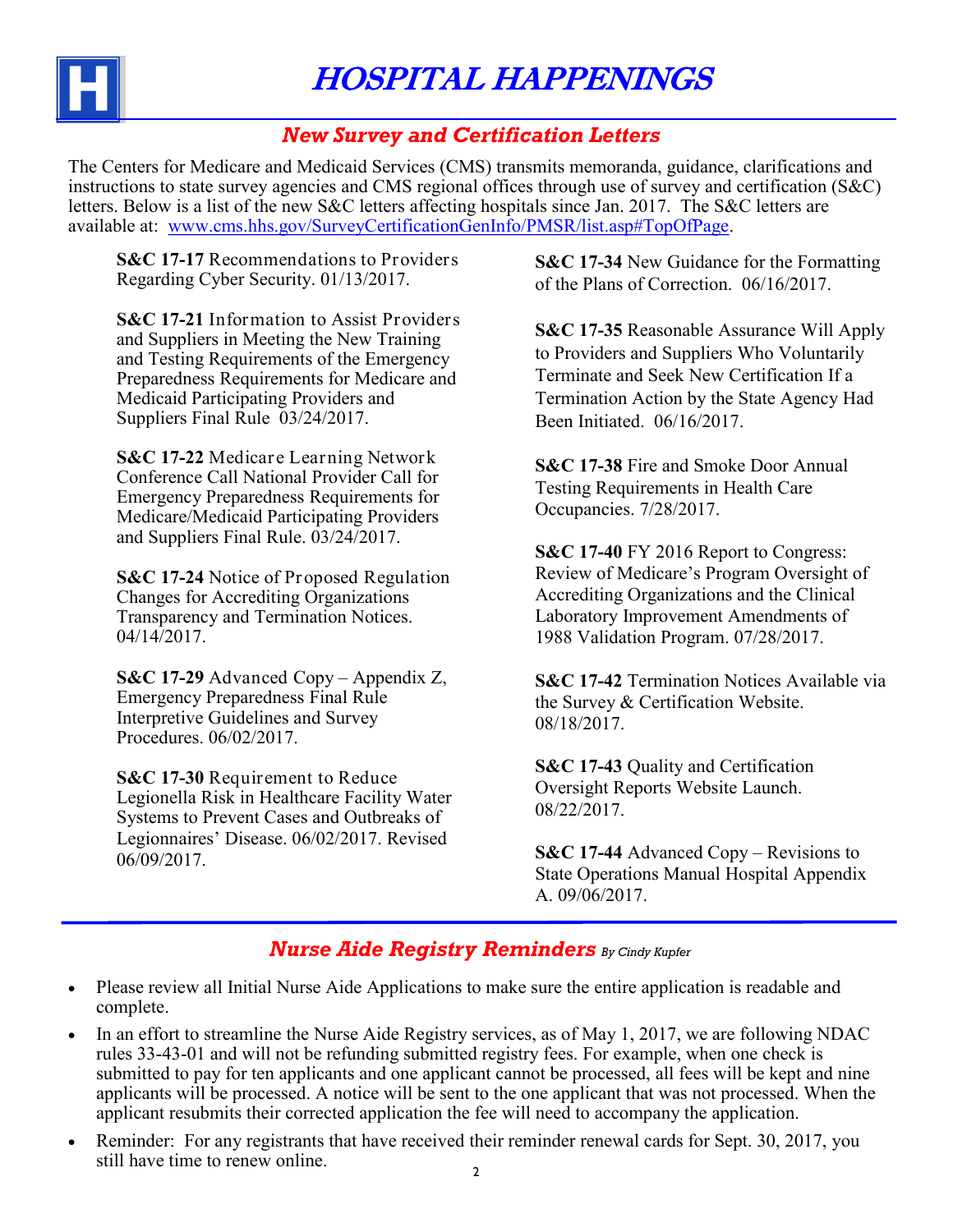

#### *Reporting of Death Associated with Restraint or Seclusion*

Pursuant to 42 CFR §482.13(g) and CMS S&C Memo upon request if needed. CMS has indicated the log is 14-27 ([https://www.cms.gov/Medicare/Provider](https://www.cms.gov/Medicare/Provider-Enrollment-and-Certification/SurveyCertificationGenInfo/Downloads/Survey-and-Cert-Letter-14-27.pdf)-Enrollment-and-[Certification/](https://www.cms.gov/Medicare/Provider-Enrollment-and-Certification/SurveyCertificationGenInfo/Downloads/Survey-and-Cert-Letter-14-27.pdf) [SurveyCertificationGenInfo/Downloads/Survey](https://www.cms.gov/Medicare/Provider-Enrollment-and-Certification/SurveyCertificationGenInfo/Downloads/Survey-and-Cert-Letter-14-27.pdf)-and-Cert-Letter-14-[27.pdf\),](https://www.cms.gov/Medicare/Provider-Enrollment-and-Certification/SurveyCertificationGenInfo/Downloads/Survey-and-Cert-Letter-14-27.pdf) short term acute care hospitals, psychiatric hospitals, rehabilitation hospitals, long term care hospitals, and critical access hospitals with rehabilitation or psychiatric distinct part units must use Form **CMS-10455** (11/13) to submit required reports **via fax at 443-380- 8868.** Current OMB approved CMS-10455 form is found at **[https://www.cms.gov/Medicare/CMS](https://www.cms.gov/Medicare/CMS-Forms/CMS-Forms/Downloads/CMS10455.pdf)-Forms/CMS-[Forms/Downloads/CMS10455.pdf](https://www.cms.gov/Medicare/CMS-Forms/CMS-Forms/Downloads/CMS10455.pdf)**.

In 2012, CMS replaced the requirement that hospitals must report deaths that occur while a patient is **only** in soft, 2-point wrist restraints with a requirement that hospitals must maintain a log (or other system) of all such deaths. Therefore, there is no need for hospitals to forward the report for 2-point wrist restraints only. This log must be made available to CMS immediately

internal to the hospital and the name of the practitioner responsible for the care of the patient may be used in the log in lieu of the name of the attending physician if the patient was under the care of a nonphysician practitioner and not a physician. When reporting the use of mittens as restraint, please add "mittens" in section C.

The timeframe for reporting deaths to the CMS Regional Office is no later than the close of business on the next business day following knowledge of the patient's death.

*Hospitals should not call CMS to report a death*. Do not include any additional information or attachments to the required CMS form (Form **CMS-10455** (11/13) when faxing the report to the fax number above. Since restraint death reports contain personal health information, do not send restraint death worksheets to a personal email address, as it is a HIPAA violation.

#### **Legionnaires' Disease (LD)** *By Joanne O'Hare*

"**Legionella Infections:** The bacterium Legionella can cause a serious type of pneumonia called LD in persons at risk. Those at risk include persons who are at least 50 years old, smokers, or those with underlying medical conditions such as chronic lung disease or immunosuppression. Outbreaks have been linked to poorly maintained water systems in buildings with large or complex water systems including hospitals and long-term care (LTC) facilities. Transmission can occur via aerosols from devices such as showerheads, cooling towers, hot tubs, and decorative fountains. **Facility Requirements to Prevent Legionella Infections:** Facilities must develop and adhere to policies and procedures that inhibit microbial growth in building water systems that reduce the risk of growth and spread of legionella and other opportunistic pathogens in water." (Reference: S&C 17-30)

Outbreaks are usually due to environmental reservoirs in large water systems. The bacterium is transferred to humans by aerosol from showerheads, cooling towers, hot tubs, and decorative fountains. In the United States, between 2000 and 2014, 15% of LD outbreaks

were associated with hospitals. Approximately 9% of reported legionellosis cases are fatal.

Regulations include:

-42 CFR 482.42 for hospitals

 $-42$  CFR  $485.635(a)(3)(vi)$  for critical access hospitals

Surveyors and accrediting organizations will review policies, procedures, and reports documenting water management implementation results to verify:

- Facilities conduct a risk assessment for waterborne pathogens.
- Implementation of a water management program that includes control measures.
- Facilities specify testing protocols and acceptable ranges for control measures.

"Healthcare facilities are expected to comply with CMS requirements to protect the health and safety of its patients."